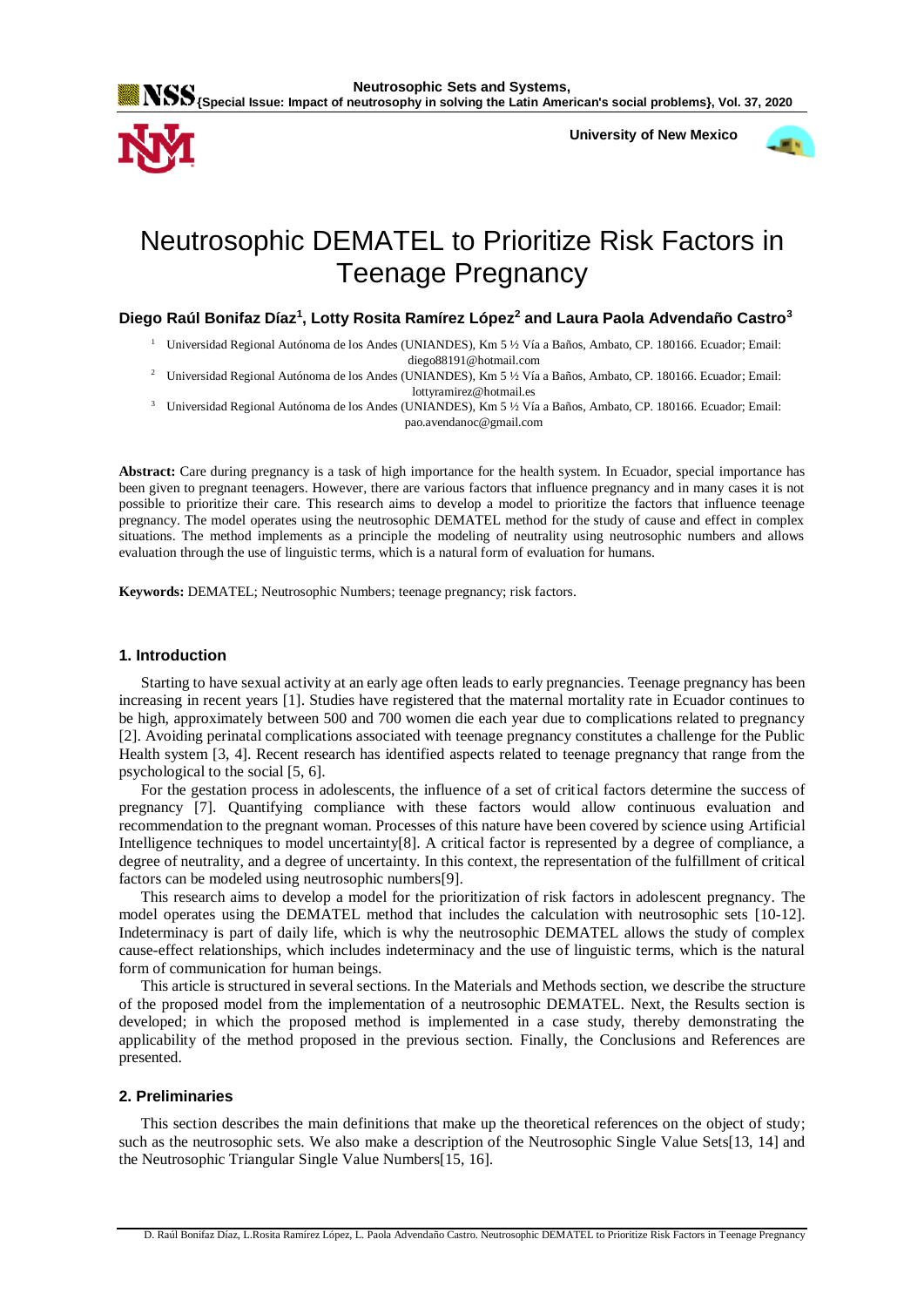#### **2.1 Definitions**

**Definition 1.** Let X be a universe of discourse. A *Neutrosophic Set* (NS) is characterized by three membership functions,  $u_A(x), r_A(x), v_A(x) : X \rightarrow ]^-0, 1^+[$ , which satisfy the condition  $-0 \le \inf u_A(x) +$ inf  $r_A(x)$  + inf  $v_A(x) \leq \sup u_A(x)$  + sup  $r_A(x)$  + sup  $v_A(x) \leq 3$ + for all  $x \in X$ .  $u_A(x)$ ,  $r_A(x)$  and  $v_A(x)$ denotes the membership functions to true, indeterminate and false of x in A, respectively, and their images are standard or non-standard subsets of  $\bar{0}$ ,  $\bar{1}$  +  $[$  (see [\[17\]](#page-6-4), [\[18\]](#page-6-5)).

**Definition 2.** Let X be a universe of discourse. A *Single Value Neutrosophic Set* (SVNS) A over X is an object of the form:

$$
A = \{ (x, u_A(x), r_A(x), v_A(x)) : x \in X \}
$$
 (1)

Where  $u_A$ ,  $r_A$ ,  $v_A : X \to [0,1]$ , satisfy the condition  $0 \le u_A(x) + r_A(x) + v_A(x) \le 3$  for all  $x \in X$ .  $u_A(x), r_A(x)$  and  $v_A(x)$  denotes the membership functions of true, indeterminate and false of x in A, respectively. For convenience, a *Single Value Neutrosophic Number* (SVNN) will be expressed as A = (a, b, c), where a, b, c  $\in$  [0,1] and satisfies  $0 \le a + b + c \le 3$  (see [\[17\]](#page-6-4),[\[19\]](#page-6-6)).

**Definition 3**. A *Triangular Single Value Neutrosophic Number* (TSVNN), which is denoted by: ã =  $((a_1, a_2, a_3); \alpha_{\tilde{a}}, \beta_{\tilde{a}}, \gamma_{\tilde{a}})$ , is a CN over ℝ, whose membership functions of truthfulness, indeterminacy, and falsehood are defined below (see [\[17\]](#page-6-4),[\[20\]](#page-6-7)):

$$
T_{\tilde{a}}(x) = \begin{cases} \alpha_{\tilde{a}(\frac{x-a_1}{a_2-a_1})}, & a_1 \le x \le a_2\\ \alpha_{\tilde{a}}(\frac{a_3-x}{a_3-a_2}), & x = a_2\\ 0, & \text{otherwise} \end{cases}
$$
(2)

$$
I_{\tilde{a}}(x)
$$
\n
$$
= \begin{cases}\n\beta_{\tilde{a}} & \frac{(a_2 - x + \beta_{\tilde{a}}(x - a_1))}{a_2 - a_1}, & a_1 \le x \le a_2 \\
\beta_{\tilde{a}} & \frac{(x - a_2 + \beta_{\tilde{a}}(a_3 - x))}{a_3 - a_2}, & a_2 < x \le a_3\n\end{cases}
$$
\n(3)

$$
F_{\tilde{a}}(x)
$$
\n
$$
= \begin{cases}\n\gamma_{\tilde{a}} & \frac{(a_2 - x + \gamma_{\tilde{a}}(x - a_1))}{a_2 - a_1}, & a_1 \le x \le a_2 \\
\gamma_{\tilde{a}} & \frac{(x - a_2 + \gamma_{\tilde{a}}(a_3 - x))}{a_3 - a_2}, & a_2 < x \le a_3\n\end{cases}
$$
\n(4)

Where  $\alpha_{\tilde{a}}, \beta_{\tilde{a}}, \gamma_{\tilde{a}} \in [0,1], \quad a_1, a_2, a_3 \in \mathbb{R}$  and  $a_1 \leq a_2 \leq a_3$ .

**Definition 4**. Given  $\tilde{a} = \langle (a_1, a_2, a_3); \alpha_{\tilde{a}}, \beta_{\tilde{a}}, \gamma_{\tilde{a}} \rangle$  and  $\tilde{b} = \langle (b_1, b_2, b_3); \alpha_{\tilde{b}}, \beta_{\tilde{b}}, \gamma_{\tilde{b}} \rangle$  two TSVNN and  $\lambda$  is any non-zero real number. Then the following operations are defined:

Addition:  $\tilde{a} + \tilde{b} = \langle (a_1 + b_1, a_2 + b_2, a_3 + b_3) ; \alpha_{\tilde{a}} \wedge \alpha_{\tilde{b}}, \beta_{\tilde{a}} \vee \beta_{\tilde{b}}, \gamma_{\tilde{a}} \vee \gamma_{\tilde{b}} \rangle$ Subtraction:  $\tilde{a} - \tilde{b} = \langle (a_1 - b_3, a_2 - b_2, a_3 - b_1) ; \alpha_{\tilde{a}} \wedge \alpha_{\tilde{b}}, \beta_{\tilde{a}} \vee \beta_{\tilde{b}}, \gamma_{\tilde{a}} \vee \gamma_{\tilde{b}} \rangle$ Inversion:  $\tilde{a}^{-1} = \langle (a_3^{-1}, a_2^{-1}, a_1^{-1}); \alpha_{\tilde{a}}, \beta_{\tilde{a}}, \gamma_{\tilde{a}} \rangle$ , donde $a_1, a_2, a_3 \neq 0$ .

Product by a scalar: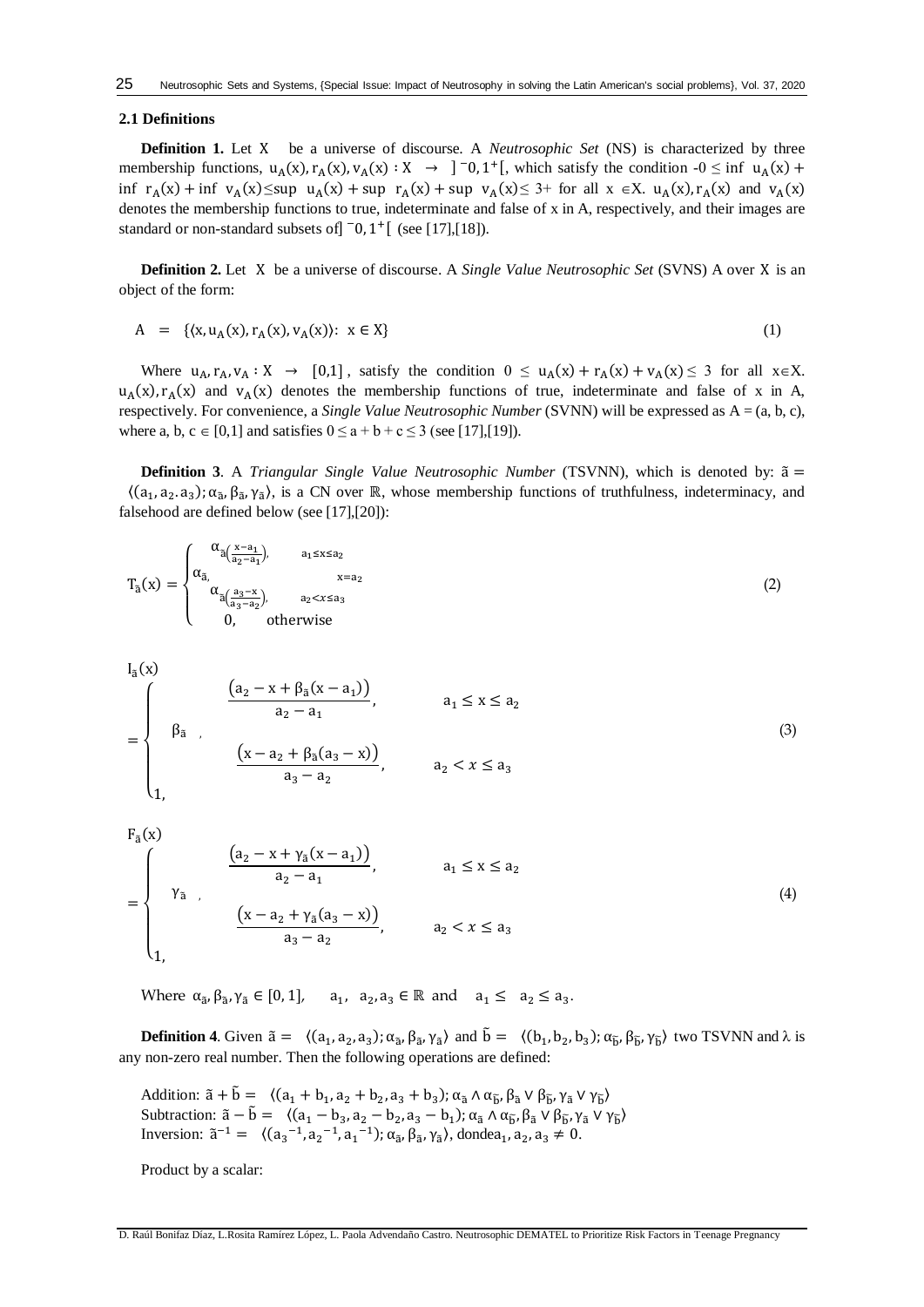$$
\lambda \tilde{a} = \begin{cases}\n\langle (\lambda a_1, \lambda a_2, \lambda a_3); \alpha_{\tilde{a}}, \beta_{\tilde{a}}, \gamma_{\tilde{a}} \rangle, & \lambda > 0 \\
\langle (\lambda a_3, \lambda a_2, \lambda a_1); \alpha_{\tilde{a}}, \beta_{\tilde{a}}, \gamma_{\tilde{a}} \rangle, & \lambda < 0\n\end{cases}
$$
\nDivision of two TSVNN:



$$
\frac{\tilde{a}}{\tilde{b}} = \begin{cases} \langle\!\left(\frac{a_1}{b_3}, \frac{a_2}{b_2}, \frac{a_3}{b_1}\right); \alpha_{\tilde{a}} \wedge \alpha_{\tilde{b}}, \beta_{\tilde{a}} \vee \beta_{\tilde{b}}, \gamma_{\tilde{a}} \vee \gamma_{\tilde{b}}\rangle, a_3 > 0 \hspace{1ex} y \hspace{1ex} b_3 > 0 \\ \langle\!\left(\frac{a_3}{b_3}, \frac{a_2}{b_2}, \frac{a_1}{b_1}\right); \alpha_{\tilde{a}} \wedge \alpha_{\tilde{b}}, \beta_{\tilde{a}} \vee \beta_{\tilde{b}}, \gamma_{\tilde{a}} \vee \gamma_{\tilde{b}}\rangle, a_3 < 0 \hspace{1ex} y \hspace{1ex} b_3 > 0 \\ \langle\!\left(\frac{a_3}{b_1}, \frac{a_2}{b_2}, \frac{a_1}{b_3}\right); \alpha_{\tilde{a}} \wedge \alpha_{\tilde{b}}, \beta_{\tilde{a}} \vee \beta_{\tilde{b}}, \gamma_{\tilde{a}} \vee \gamma_{\tilde{b}}\rangle, a_3 < 0 \hspace{1ex} y \hspace{1ex} b_3 < 0 \end{cases}
$$

Multiplication of two TSVNN:

$$
\tilde{a}\tilde{b} = \begin{cases} \langle (a_1b_1, a_2b_2, a_3b_3); \alpha_{\tilde{a}} \wedge \alpha_{\tilde{b}}, \beta_{\tilde{a}} \vee \beta_{\tilde{b}}, \gamma_{\tilde{a}} \vee \gamma_{\tilde{b}} \rangle, & a_3 > 0 \ y & b_3 > 0 \\ \langle (a_1b_3, a_2b_2, a_3b_1); \alpha_{\tilde{a}} \wedge \alpha_{\tilde{b}}, \beta_{\tilde{a}} \vee \beta_{\tilde{b}}, \gamma_{\tilde{a}} \vee \gamma_{\tilde{b}} \rangle, & a_3 < 0 \ y & b_3 > 0 \\ \langle (a_3b_3, a_2b_2, a_1b_1); \alpha_{\tilde{a}} \wedge \alpha_{\tilde{b}}, \beta_{\tilde{a}} \vee \beta_{\tilde{b}}, \gamma_{\tilde{a}} \vee \gamma_{\tilde{b}} \rangle, & a_3 < 0 \ y & b_3 < 0 \\ \text{Where, } \wedge \text{ is a t-norm and } \vee \text{ is a t-conorm.} \end{cases}
$$

A t-norm is an operator T:  $[0, 1]^2 \rightarrow [0, 1]$  such that it satisfies the following axioms for all a, b, c and d in  $[0, 1]^2$ 1]:

1.  $T(0,0) = 0$ ,  $T(a,1) = a$ , (Boundary conditions), 2. T(a,b)  $\leq$  T(c,d) if a  $\leq$  c and b  $\leq$  d (Monotony)

3.  $T(a,b) = T(b,a)$  (Commutativity)

4.  $T(a,T(b,c)) = T(T(a,b),c)$  (Associativity)

A t-conorm is an operator S:  $[0, 1]^2 \rightarrow [0, 1]$  such that it satisfies the following axioms for all a, b, c and d in [0, 1]:

1.  $S(1,1) = 1$ ,  $S(a,0) = a$ , (Boundary conditions), 2.  $S(a,b) \leq S(c,d)$  si  $a \leq c$  y  $b \leq d$  (Monotony) 3.  $S(a,b) = S(b,a)$  (Commutativity) 4.  $S(a, S(b, c)) = S(S(a, b), c)$  (Associativity)

To convert TSVNN into real numerical values, the following formulas are applied, known as Score Index and Precision Index, respectively:

$$
S(\tilde{a}) = \frac{1}{8} [a_1 + a_2 + a_3] (2 + \alpha_{\tilde{a}} - \beta_{\tilde{a}} - \gamma_{\tilde{a}})
$$
\n(5)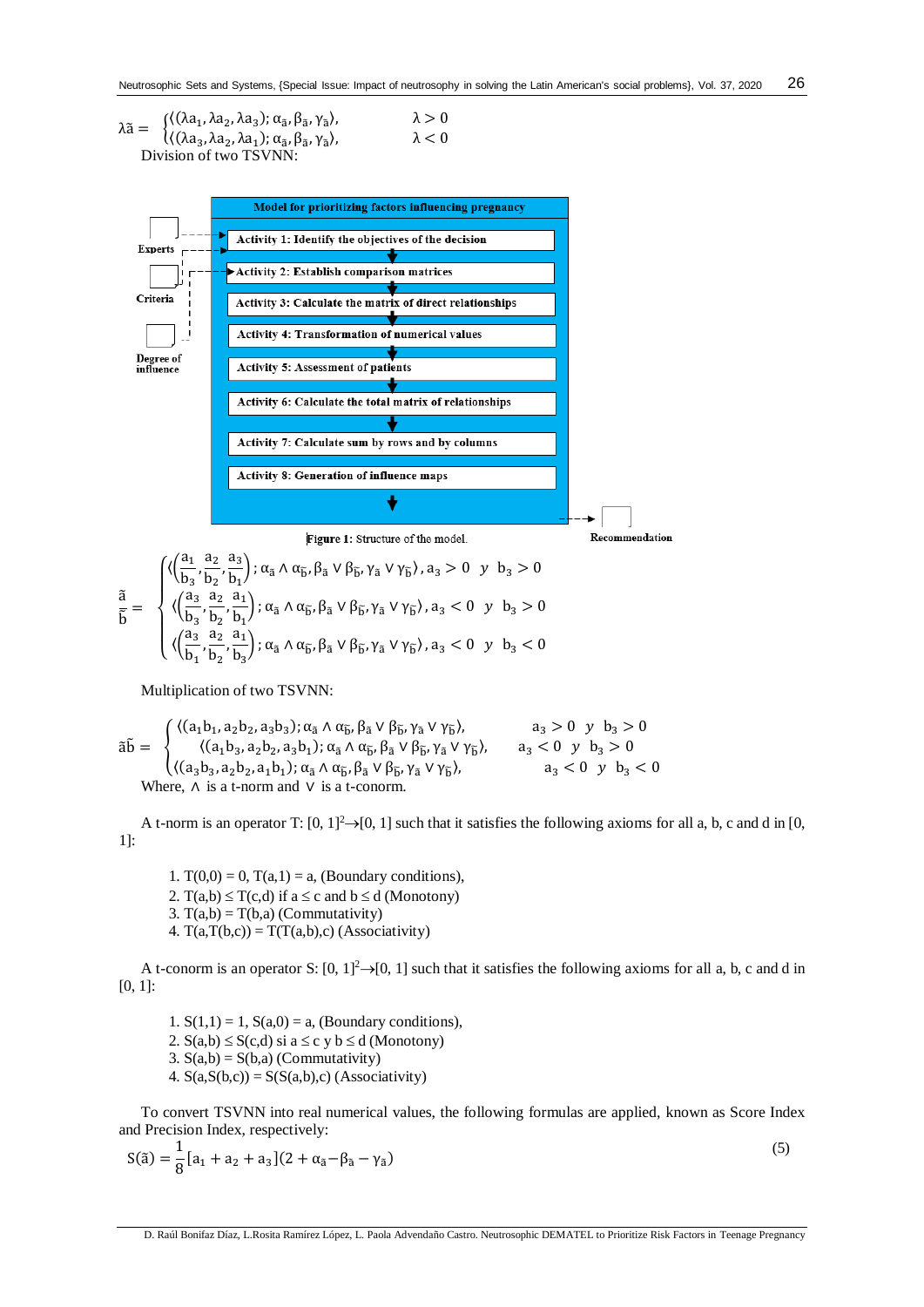$$
A(\tilde{a}) = \frac{1}{8} [a_1 + a_2 + a_3] (2 + \alpha_{\tilde{a}} - \beta_{\tilde{a}} + \gamma_{\tilde{a}})
$$

#### **3. Materials and Methods**

The proposed model is structured in a workflow to prioritize the factors that influence teenage pregnancy. It is based on the DEMATEL Neutrosophic method[\[21\]](#page-6-8), which will adapt to triangular and non-trapezoidal neutrosophic numbers [\[17\]](#page-6-4). Figure 1 shows a general diagram of the operation of the proposed model.

**Activity 1**. Identify the objectives of the decision: compilation of the relevant information present in the problem. It consists of:

1. Selection of experts and decision-makers who have experience in the field under study. Let us denote the experts by  $E = \{E_1, E_2, ..., E_k\}$  (k≥1).

2. Identify the relevant criteria that characterize the problem. They will be denoted by  $C = \{C_1,$  $C_2,...,C_m\}$  (m $\geq$ 2).

**Activity 2.** Establish comparison matrices: forming the comparison matrices by pairs of relevant criteria. The experts emit the k comparison matrices by pairs of criteria, with order  $m \times m$ . For this, each expert must give a value to each criterion compared to another, in the form of TSVNN, evaluating according to the values shown in Table 1. The value of the element  $X_{ii}$  measures how much the factor  $F_i$  directly influences the factor  $F_i$ , where  $X_{ii} = \tilde{0}$  if i = j. Table 1 shows the evaluation scales to measure the degree of influence between the factors.

| <b>Linguistic Term</b> | <b>Corresponding Unique Triangular Neutral-To-Value Number</b> |
|------------------------|----------------------------------------------------------------|
| No influence           | $\tilde{0} = \langle (0,0,0); 0,50; 0,50; 0,50 \rangle$        |
| Low influence          | $\tilde{1} = \langle (0,1,2); 0,30; 0,75; 0,70 \rangle$        |
| Medium influence       | $\tilde{2} = \langle (1,2,3); 0,80; 0,15; 0,20 \rangle$        |
| High influence         | $\tilde{3} = \langle (2,3,4); 0,90; 0,10; 0,10 \rangle$        |
| Very high influence    | $\tilde{4} = \langle (4,4,4); 1,00; 0,00; 0,00 \rangle$        |

**Table 1.** Linguistic terms that describe the relationship between two factors or criteria and their equivalent in TSVNN.

**Activity 3.** Calculate the matrix of direct relationships as the sum of the k comparison matrices and then divide by k, that is, the arithmetic mean of the previous matrices, where the operations between TSVNN of sum and product by the scalar 1/k. This matrix is called  $A = (A_{ij})_{m \times m}$ .

**Activity 4**. Transformation of numerical values using the formula of Equations 5 or 6.

**Activity 5**. A is normalized by dividing it by  $s = max(max_{1 \le i \le m} \sum_{j=1}^{m} a_{ij}$ ,  $max_{1 \le j \le m} \sum_{i=1}^{m} a_{ij}$ , it will be called A<sub>N</sub>.

**Activity 6**. Calculate the total matrix of relationships using the following formula:

$$
T = A_N (I - A_N)^{-1}
$$

Where I is the identity matrix of order m, the superscript -1 means inverse.

**Activity 7**. Calculate sum by rows and by columns of  $T = (T_{ij})_{m \text{x}m}$ . The sum by rows is denoted by D and the sum by columns is denoted by R. That is,  $D = \left[\sum_{i=1}^{m} T_{ij}\right]_{1 \times m}$   $y \in R = \left[\sum_{j=1}^{m} T_{ij}\right]_{m \times 1}$ ′ . Where the apostrophe indicates the matrix transposition.

**Activity 8**. Generation of relationship influence maps. For this, we calculate (R+D) called "Prominence" that measures the degree of central role that the factor or criterion plays within the system. While (R-D) is called "Ratio" and represents the effect that the factor or criterion produces in the system.

1. If rj-cj>0 the factor or criterion Cj is located in the group of causes,

2. If  $r_i-c_j<0$  the factor or criterion  $C_i$  is located in the group of effects.

The pairs (R+D, R-D) can be represented graphically to give decision-makers a graphic idea about the system.

#### **4. Results**

This section presents the results of this research. It was carried out using data obtained from pregnant teenagers admitted at the Gynecology and Obstetrics service of Alfredo Noboa Montenegro Hospital in Guaranda, Ecuador. The study followed the sequence described in the model.

Three independent subject experts are selected, who issue their evaluations on the risk factors influencing adolescent pregnancy. The factors determined were those referred in [\[22\]](#page-6-9) and that we reproduce below:

(7)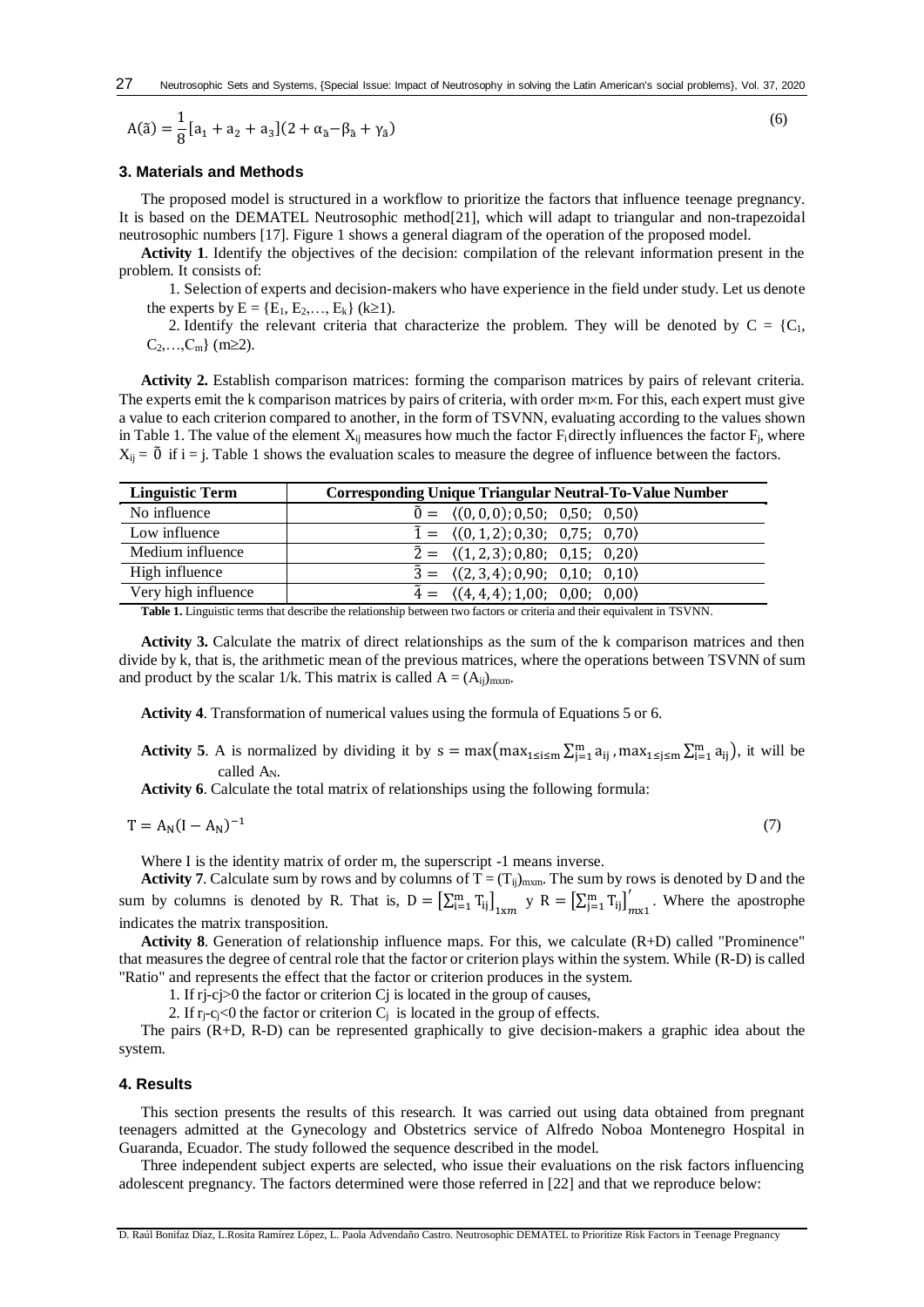- $F_1$ : Individual factors.
- F2: Psychological factors.
- F3: Family factors.
- F4: Social factors.
- F5: Cultural factors.

Tables 2, 3, 4 show the comparison matrices by pairs of criteria according to the evaluations issued by Experts 1, 2, 3 respectively. Table 5 contains the results of the aggregation using the arithmetic mean of the TSVNN shown in Tables 2, 3, 4. *Min* was used as t-norm and *max* as t-conorm.

All the calculations carried out in this article were made with Octave 4.2.1, which is a free software that uses the MATLAB language, and facilitates the calculation with matrices, see [\[17\]](#page-6-4).

| <b>Factor</b>  | ${\bf F_1}$ | $\mathbf{F}_2$ | ${\bf F_3}$ | $\mathbf{F}_4$ | $\mathbf{F}_5$ |
|----------------|-------------|----------------|-------------|----------------|----------------|
| F <sub>1</sub> | ñ           | $\tilde{2}$    | ĩ           |                | $\tilde{2}$    |
| $\mathbf{F}_2$ |             |                |             |                |                |
| $\mathbf{F}_3$ | $\tilde{2}$ | $\tilde{4}$    | ñ           |                |                |
| $\mathbf{F}_4$ | $\tilde{2}$ | $\tilde{3}$    | $\tilde{2}$ | ñ              |                |
| $\mathbf{F}_5$ | $\tilde{3}$ | ĩ              | $\tilde{2}$ |                |                |

Table 2. Evaluation carried out by Expert 1 by pairs of factors on the degree of direct influence of the row factor on the column factor.

| Factor         |                       | F2                    | F3                    | $\mathbf{r}$ | $\mathbf{F}_5$        |
|----------------|-----------------------|-----------------------|-----------------------|--------------|-----------------------|
| ${\bf F_1}$    | $\tilde{\phantom{a}}$ | $\tilde{\phantom{0}}$ | $\tilde{\mathcal{L}}$ | ∼            | $\tilde{\mathbf{a}}$  |
| ${\bf F_2}$    |                       |                       | ~                     |              |                       |
| $\mathbf{F}_3$ | $\tilde{\phantom{a}}$ | $\tilde{ }$           |                       | ~            | ~                     |
| F4             | $\tilde{z}$           | $\tilde{z}$           | ~                     |              | $\tilde{\phantom{a}}$ |
| ${\bf F}_5$    | ~                     | ∼                     | $\tilde{\phantom{a}}$ | ~            | $\tilde{\phantom{a}}$ |

**Table 3.** Evaluation carried out by Expert 2 by pairs of factors on the degree of direct influence of the row factor on the column factor.

| Factor         |             | r 2       | F3                    | ľ4                    | F5                    |
|----------------|-------------|-----------|-----------------------|-----------------------|-----------------------|
| ${\bf F_1}$    |             |           |                       | $\tilde{\phantom{0}}$ | $\approx$             |
| ${\bf F_2}$    | $\tilde{ }$ |           | $\tilde{\phantom{a}}$ | $\tilde{\phantom{a}}$ | ~                     |
| $\mathbf{F}_3$ | ~           |           | $\tilde{\phantom{0}}$ | $\tilde{\phantom{a}}$ | $\tilde{\phantom{a}}$ |
| ${\bf F}_4$    | ≈           |           | $\tilde{\phantom{a}}$ |                       | ~                     |
| ${\bf F}_5$    | $\tilde{z}$ | $\approx$ | ี                     |                       |                       |

**Table 4.** Evaluation carried out by Expert 3 by pairs of factors on the degree of direct influence of the row factor on the column

|                |             |             |                |                       | factor.     |
|----------------|-------------|-------------|----------------|-----------------------|-------------|
| Factor         | ${\bf F_1}$ | ${\bf F_2}$ | $\mathbf{F}_3$ | F4                    | ${\bf F}_5$ |
| ${\bf F_1}$    |             |             | $\tilde{2}$    |                       | ำ           |
| $\mathbf{F}_2$ | $\tilde{3}$ |             | õ              |                       |             |
| $\mathbf{F}_3$ | ี           | ã           |                | $\tilde{\mathcal{L}}$ |             |
| $\mathbf{F}_4$ | ŋ           | $\tilde{3}$ | ñ              |                       | ã           |
| ${\bf F}_5$    | ิล          |             | ์กี            |                       |             |

**Table 5.** Arithmetic mean of factor pairwise expert evaluations of the degree of direct influence of the row factor on the column factor.

**Table 6**. contains the total matrix of relations T, calculated after successively finding the elements of the matrix in Table 5, the precision index of the elements with Equation 6. It is then normalized as indicated in activity 5 of the model, and finally Equation 7 is applied.

| <b>Factor</b>  | ${\bf F_1}$ | ${\bf F_2}$ | ${\bf F_3}$ | F4      | $\mathbf{F}_5$ |
|----------------|-------------|-------------|-------------|---------|----------------|
| ${\bf F}_1$    | 0           | 0,15625     | 0,34375     |         | 0,21875        |
| $\mathbf{F}_2$ | 0,28125     |             | 0,3125      |         |                |
| $\mathbf{F}_3$ | 0.25        | 0,34375     |             | 0,15625 | 0.125          |
| $\mathbf{F}_4$ | 0,21875     | 0,28125     | 0,21875     |         | 0,34375        |

D. Raúl Bonifaz Díaz, L.Rosita Ramírez López, L. Paola Advendaño Castro. Neutrosophic DEMATEL to Prioritize Risk Factors in Teenage Pregnancy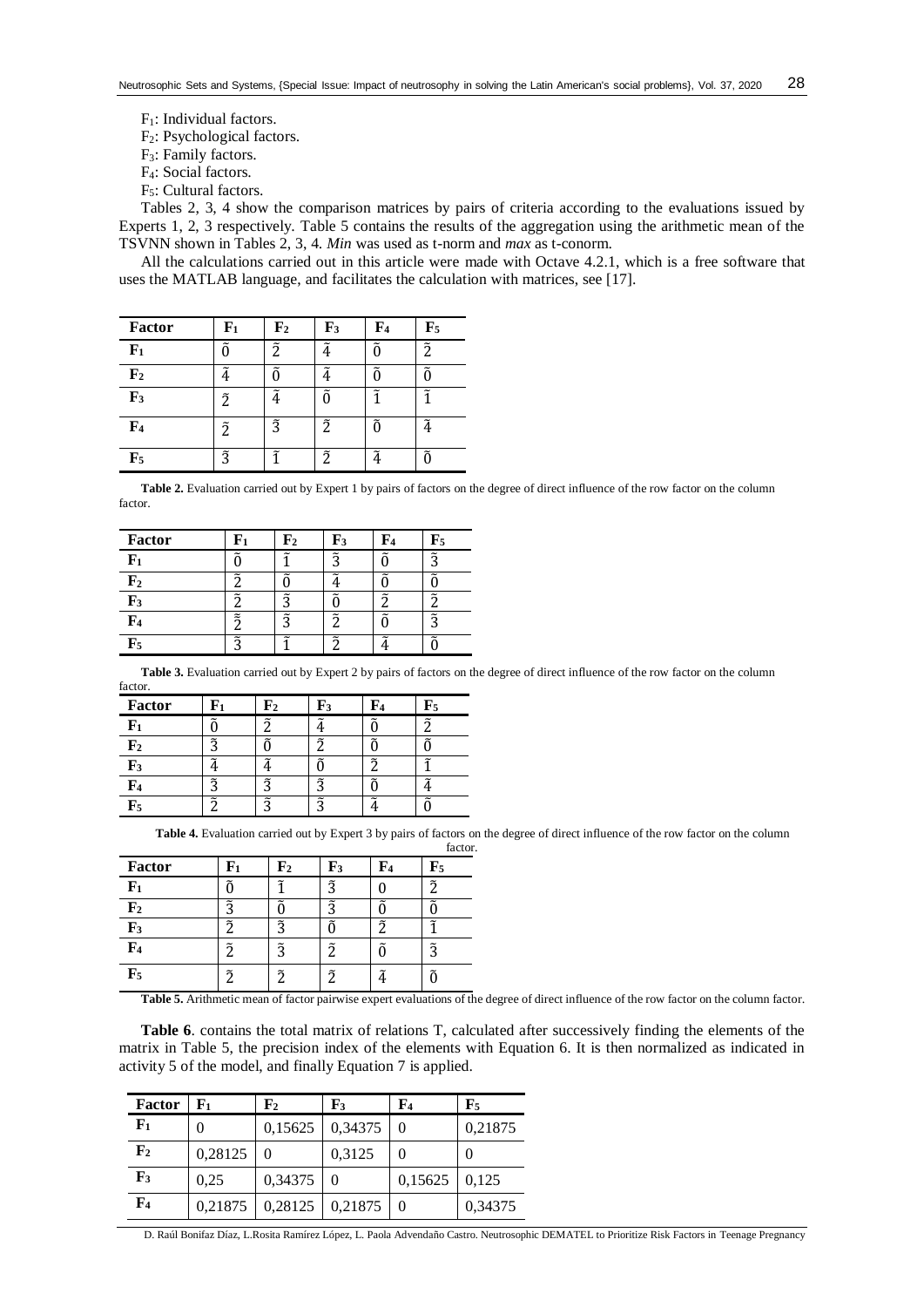|                                            |  |  | $0,15625$ 0,21875 0,375 |  |  |  |  |  |
|--------------------------------------------|--|--|-------------------------|--|--|--|--|--|
| <b>Table 6.</b> Matrix of total relations. |  |  |                         |  |  |  |  |  |

From the matrix of total relations we have that  $D = [1,0000; 0,9375; 1,09375; 0,53125; 0,6875; 4,2500]$ and R =  $[0,71875; 0,59375; 0,8750; 1,0625; 1]$ , see activity 7 of the model.

The vector  $R+D = [1,718751,53125 \quad 1,96875 \quad 1,59375 \quad 1,6875]$ , while  $R-D = [-0,28125 \quad -0,34375 \quad 1,6875]$  $-0,21875$  0,53125 0,3125]. See also Figure 2, where the pairs  $(R+D, R-D)$  are plotted.



**Figure 2.** Graphical representation of the pairs (R + D, R-D). Each pair has a legend associated with the factor it represents.

From Figure 2 we can notice that factors 4 and 5 are the main cause of the other factors.

#### **Conclusions**

This investigation implemented a model to prioritize the factors that influence teenage pregnancy. The model based its inference process on the method known as DEMATEL neutrosophic for the study of cause and effect. The use of neutrosophic sets allowed the inclusion of uncertainty, indeterminacy and the use of linguistic terms. The evaluation of three experts was reviewed and the most important factors for the case under study were identified. As a result of the research, a case study was implemented based on data obtained from pregnant adolescents admitted at the Gynecology and Obstetrics service of Alfredo Noboa Montenegro Hospital in Guaranda, Ecuador, from which it was possible to demonstrate the applicability of the presented proposal.

## **References**

- <span id="page-5-0"></span>1. Mendoza Tascón, L.A., D.I. Claros Benítez, and C.B. Peñaranda Ospina, Actividad sexual temprana y embarazo en la adolescencia: estado del arte. Revista chilena de obstetricia y ginecología, 2016. 81(3): p. 243- 253.
- <span id="page-5-1"></span>2. Chiriboga Dorado, A., Causas y factores de riesgo que conllevan a presentar hemorragias postparto en pacientes atendidas en el Hospital Enrique C. Sotomayor de septiembre 2012 a febrero 2013. 2013, Universidad de Guayaquil. Facultad de Ciencias Médicas. Escuela de Obstetricia.
- <span id="page-5-2"></span>3. Velasteguí Egüez, J.E., M.I. Hernández Navarro, J.J. Real Cotto, A.J. Roby Arias, H.J. Alvarado Franco, and A.J. Haro Velastegui, Complicaciones perinatales asociadas al embarazo en adolescentes de Atacames. Revista Cubana de Medicina General Integral, 2018. 34(1): p. 37-44.
- <span id="page-5-3"></span>4. Espinosa, C.S., T.M. Plancarte, E.O. Mendoza, and A.S. Campos, El embarazo en adolescentes, un verdadero problema de salud pública en México. Journal of Negative and No Positive Results, 2019. 4(3): p. 304-314.
- <span id="page-5-4"></span>5. Muñiz, G.R.Á.A., M.L.O. Alcívar, J.A.Q. Soledispa, and Y.J.G. Tomalá, Aspectos psicosociales en adolescentes embarazadas. RECIAMUC, 2019. 3(3): p. 1467-1485.
- <span id="page-5-5"></span>6. Mariscal, E.M.A., A.V.G. Puente, L.L.O. Tobar, and J.A.M. Calderón, Causas relacionadas con el embarazo precoz en adolescentes del canton Babahoyo provincia de Los Rios, Ecuador. Ciencia y Educación (ISSN: 2707-3378), 2020. 1(3): p. 62-72.
- <span id="page-5-6"></span>7. Carvajal Barona, R., H.L. Valencia Oliveros, and R.M. Rodríguez Amaya, Factores asociados al embarazo en adolescentes de 13 a 19 años en el municipio de Buenaventura, Colombia. Revista de la Universidad Industrial de Santander. Salud, 2017. 49(2): p. 290-300.
- <span id="page-5-7"></span>8. Guaman Chacha, K.A., E.H. Ramos, C.O. Dias, and T.S. Coba Toledo, Neutrosophic model for the analysis of administrative offences on sexual abuse in the ecuadorian educational system. Neutrosophic Sets and Systems, 2019. 26(1): p. 21.
- <span id="page-5-8"></span>9. Saleh Al-Subhi, S.H., I.P. Pupo, R.G. Vacacela, and P.Y. Pinero Perez, A New Neutrosophic Cognitive Map with Neutrosophic Sets on Connections: Application in Project Management. Neutrosophic Sets and Systems, 2018. 22(1): p. 6.
- <span id="page-5-9"></span>10. Si, S.-L., X.-Y. You, H.-C. Liu, and P. Zhang, DEMATEL Technique: A Systematic Review of the State-ofthe-Art Literature on Methodologies and Applications Mathematical Problems in Engineering. 2018, Volume.

D. Raúl Bonifaz Díaz, L.Rosita Ramírez López, L. Paola Advendaño Castro. Neutrosophic DEMATEL to Prioritize Risk Factors in Teenage Pregnancy